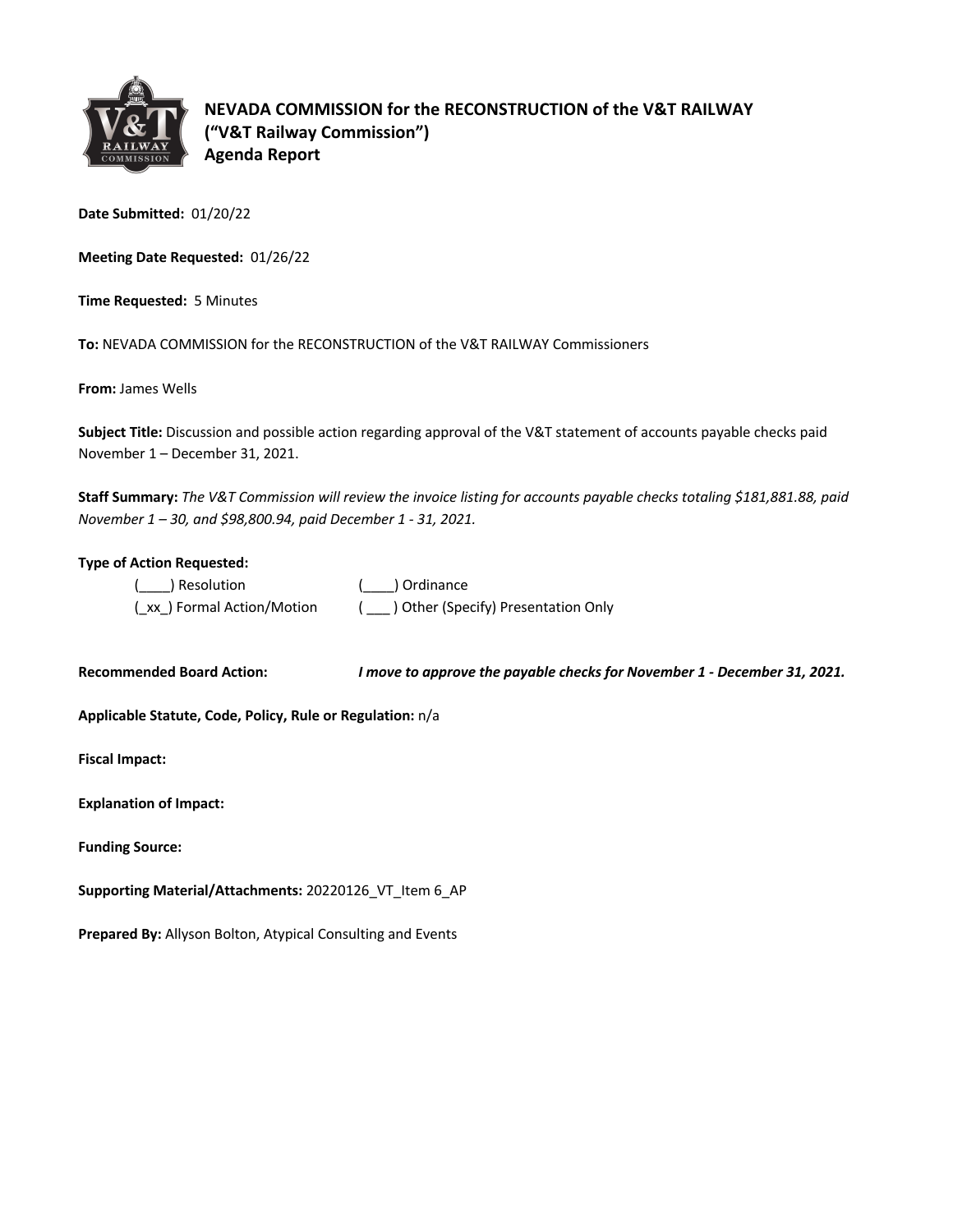

# **Check Report**

By Check Number

### Date Range: 11/01/2021 - 11/30/2021

| <b>Vendor Number</b>     | <b>Vendor Name</b>                              | <b>Payment Date</b> | <b>Payment Type</b> | <b>Discount Amount</b> | <b>Payment Amount Number</b> |  |
|--------------------------|-------------------------------------------------|---------------------|---------------------|------------------------|------------------------------|--|
| Bank Code: AP V&T-AP V&T |                                                 |                     |                     |                        |                              |  |
| 406411                   | ATYPICAL CONSULTING AND EVENTS                  | 11/05/2021          | Regular             | 0.00                   | 17,552.00 1440               |  |
| 405658                   | <b>VERIZON COMMUNICATIONS INC.</b>              | 11/05/2021          | Regular             | 0.00                   | 91.63 1441                   |  |
| 405670                   | LAW OFFICE OF MICHAEL S. ROWE                   | 11/05/2021          | Regular             | 0.00                   | 980.00 1442                  |  |
| 405221                   | <b>RAIL EVENTS INC.</b>                         | 11/05/2021          | Regular             | 0.00                   | 38,013.10 1443               |  |
| 405622                   | SIERRA PACIFIC POWER                            | 11/05/2021          | Regular             | 0.00                   | 340.49 1444                  |  |
| 405378                   | VIRGINIA & TRUCKEE RR CO INC                    | 11/05/2021          | Regular             | 0.00                   | 33,208.33 1445               |  |
| 404856                   | WILSON, CARLA JEAN                              | 11/05/2021          | Regular             | 0.00                   | 62,779.16 1446               |  |
| 406504                   | BROADCAST MUSIC, INC.                           | 11/19/2021          | Regular             | 0.00                   | 412.42 1447                  |  |
| 405621                   | <b>CAPITAL SANITATION COMPANY</b>               | 11/19/2021          | Regular             | 0.00                   | 125.49 1448                  |  |
| 406505                   | <b>HOUGHTON MIFFLIN HARCOURT PUBLISHING COI</b> | 11/19/2021          | Regular             | 0.00                   | 129.60 1449                  |  |
| 405224                   | KENNETH L DORR JR SOLE M                        | 11/19/2021          | Regular             | 0.00                   | 1,993.05 1450                |  |
| 406458                   | ULINE, INC                                      | 11/19/2021          | Regular             | 0.00                   | 350.79 1451                  |  |
| 405378                   | VIRGINIA & TRUCKEE RR CO INC                    | 11/19/2021          | Regular             | 0.00                   | 11,750.00 1452               |  |
| 405523                   | WELLS FARGO BANK, N.A.                          | 11/19/2021          | Regular             | 0.00                   | 714.74 1453                  |  |
| 405660                   | WILLAMAN, GABRIEL                               | 11/19/2021          | Regular             | 0.00                   | 12,815.00 1454               |  |
| 404856                   | WILSON, CARLA JEAN                              | 11/19/2021          | Regular             | 0.00                   | 626.08 1455                  |  |
|                          |                                                 |                     |                     |                        |                              |  |

### **Bank Code AP V&T Summary**

| <b>Payment Type</b>   | Payable<br>Count | Payment<br>Count | <b>Discount</b> | Payment    |
|-----------------------|------------------|------------------|-----------------|------------|
| <b>Regular Checks</b> | 22               | 16               | 0.00            | 181,881.88 |
| <b>Manual Checks</b>  | 0                | 0                | 0.00            | 0.00       |
| <b>Voided Checks</b>  | 0                | 0                | 0.00            | 0.00       |
| <b>Bank Drafts</b>    | 0                | 0                | 0.00            | 0.00       |
| EFT's                 | 0                | 0                | 0.00            | 0.00       |
|                       | 22               | 16               | 0.00            | 181.881.88 |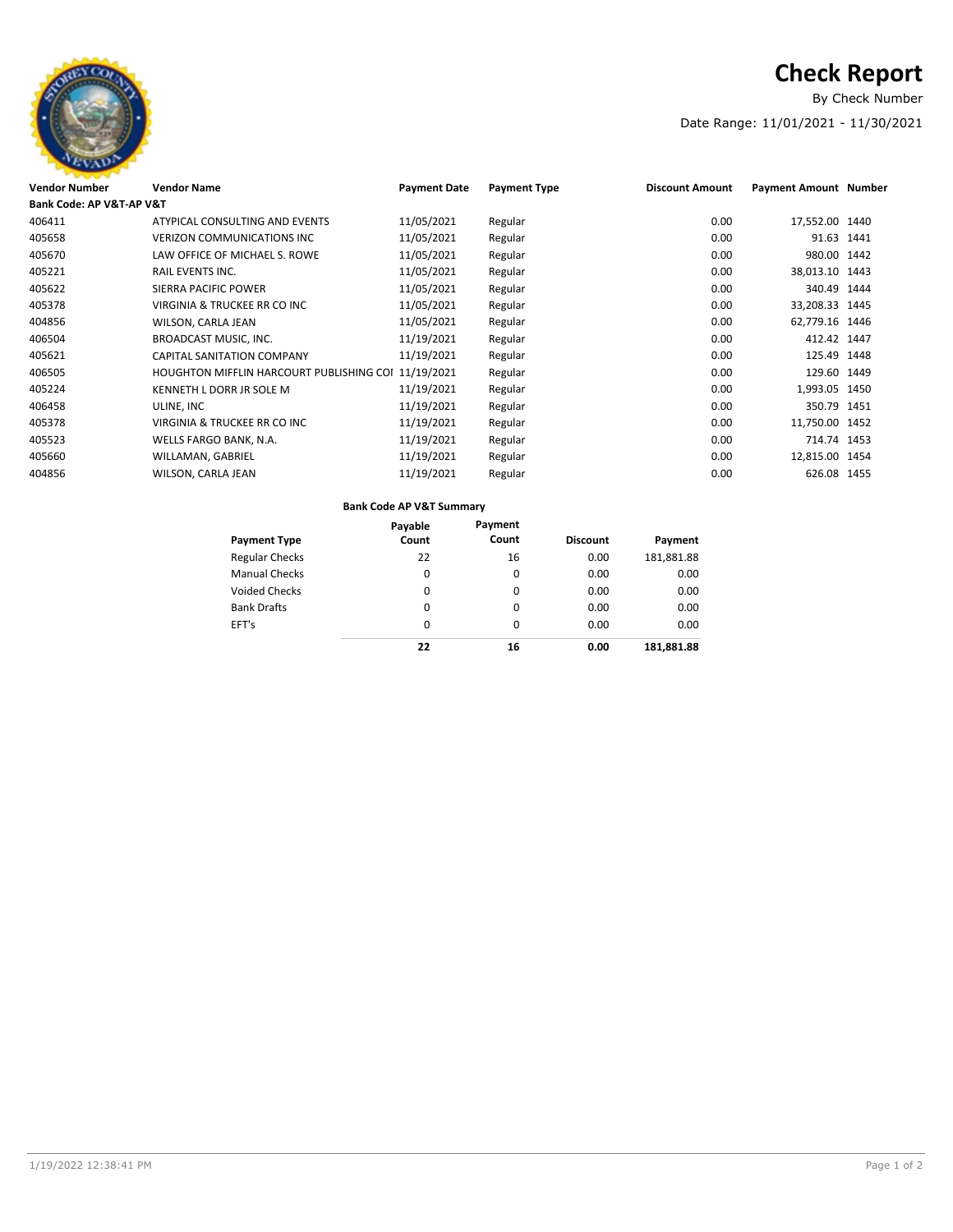## **All Bank Codes Check Summary**

| <b>Payment Type</b>   | Payable<br>Count | Payment<br>Count | <b>Discount</b> | Payment    |
|-----------------------|------------------|------------------|-----------------|------------|
| <b>Regular Checks</b> | 22               | 16               | 0.00            | 181,881.88 |
| <b>Manual Checks</b>  | 0                | 0                | 0.00            | 0.00       |
| <b>Voided Checks</b>  | 0                | $\Omega$         | 0.00            | 0.00       |
| <b>Bank Drafts</b>    | 0                | 0                | 0.00            | 0.00       |
| EFT's                 | 0                | 0                | 0.00            | 0.00       |
|                       | 22               | 16               | 0.00            | 181,881.88 |

## **Fund Summary**

| Fund | Name                      | Period  | Amount     |
|------|---------------------------|---------|------------|
| 221  | <b>V&amp;T COMMISSION</b> | 11/2021 | 181,881.88 |
|      |                           |         | 181.881.88 |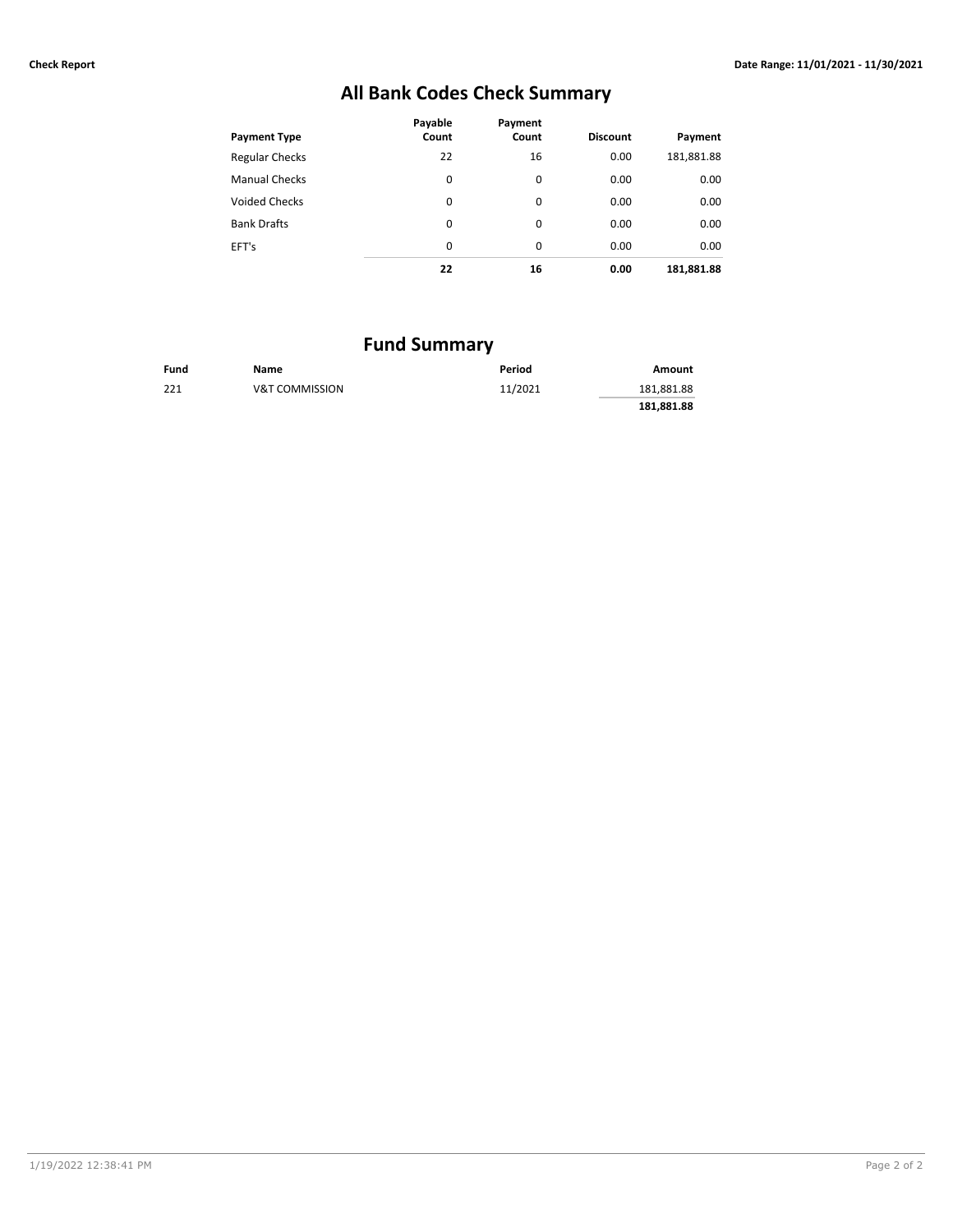

# **Check Report**

By Check Number

### Date Range: 12/01/2021 - 12/31/2021

| <b>Vendor Number</b>     | <b>Vendor Name</b>                  | <b>Payment Date</b> | <b>Payment Type</b> | <b>Discount Amount</b> | Payment Amount Number |  |
|--------------------------|-------------------------------------|---------------------|---------------------|------------------------|-----------------------|--|
| Bank Code: AP V&T-AP V&T |                                     |                     |                     |                        |                       |  |
| 406509                   | AMADOR STAGE LINES, INC             | 12/03/2021          | Regular             | 0.00                   | 5,880.00 1456         |  |
| 406379                   | AT&T CORP                           | 12/03/2021          | Regular             | 0.00                   | 35.53 1457            |  |
| 405280                   | BOBULA'S SEPTIC SERVICE, LLC        | 12/03/2021          | Regular             | 0.00                   | 1,440.00 1458         |  |
| 405658                   | <b>VERIZON COMMUNICATIONS INC</b>   | 12/03/2021          | Regular             | 0.00                   | 96.68 1459            |  |
| 405382                   | <b>CITY OF CARSON</b>               | 12/03/2021          | Regular             | 0.00                   | 109.45 1460           |  |
| 405670                   | LAW OFFICE OF MICHAEL S. ROWE       | 12/03/2021          | Regular             | 0.00                   | 1,820.00 1461         |  |
| 405221                   | RAIL EVENTS INC.                    | 12/03/2021          | Regular             | 0.00                   | 3,017.98 1462         |  |
| 405622                   | SIERRA PACIFIC POWER                | 12/03/2021          | Regular             | 0.00                   | 269.19 1463           |  |
| 404856                   | WILSON, CARLA JEAN                  | 12/03/2021          | Regular             | 0.00                   | 1,508.04 1464         |  |
| 406509                   | AMADOR STAGE LINES, INC             | 12/17/2021          | Regular             | 0.00                   | 10,290.00 1465        |  |
| 406411                   | ATYPICAL CONSULTING AND EVENTS      | 12/17/2021          | Regular             | 0.00                   | 38,223.43 1466        |  |
| 405280                   | BOBULA'S SEPTIC SERVICE, LLC        | 12/17/2021          | Regular             | 0.00                   | 800.00 1467           |  |
| 405621                   | CAPITAL SANITATION COMPANY          | 12/17/2021          | Regular             | 0.00                   | 319.45 1468           |  |
| 405720                   | HIGH SIERRA PATROL, INC             | 12/17/2021          | Regular             | 0.00                   | 875.00 1469           |  |
| 405224                   | KENNETH L DORR JR SOLE M            | 12/17/2021          | Regular             | 0.00                   | 1,304.50 1470         |  |
| 405622                   | SIERRA PACIFIC POWER                | 12/17/2021          | Regular             | 0.00                   | 47.95 1471            |  |
| 406424                   | THE ANTOS AGENCY                    | 12/17/2021          | Regular             | 0.00                   | 93.98 1472            |  |
| 406458                   | ULINE, INC                          | 12/17/2021          | Regular             | 0.00                   | 786.64 1473           |  |
| 405523                   | WELLS FARGO BANK, N.A.              | 12/17/2021          | Regular             | 0.00                   | 143.84 1474           |  |
| 405660                   | WILLAMAN, GABRIEL                   | 12/17/2021          | Regular             | 0.00                   | 8,191.17 1475         |  |
| 404856                   | WILSON, CARLA JEAN                  | 12/17/2021          | Regular             | 0.00                   | 5,752.73 1476         |  |
| 405523                   | WELLS FARGO BANK, N.A.              | 12/22/2021          | Regular             | 0.00                   | 3,711.60 1477         |  |
| 406509                   | AMADOR STAGE LINES, INC             | 12/31/2021          | Regular             | 0.00                   | 5,880.00 1478         |  |
| 405435                   | ARMAC CONSTRUCTION, LLC             | 12/31/2021          | Regular             | 0.00                   | 412.50 1479           |  |
| 405280                   | <b>BOBULA'S SEPTIC SERVICE, LLC</b> | 12/31/2021          | Regular             | 0.00                   | 5,500.00 1480         |  |
| 405221                   | RAIL EVENTS INC.                    | 12/31/2021          | Regular             | 0.00                   | 1,006.83 1481         |  |
| 405458                   | RAPID SPACE, LLC                    | 12/31/2021          | Regular             | 0.00                   | 271.75 1482           |  |
| 405622                   | SIERRA PACIFIC POWER                | 12/31/2021          | Regular             | 0.00                   | 484.32 1483           |  |
| 405523                   | WELLS FARGO BANK, N.A.              | 12/31/2021          | Regular             | 0.00                   | 528.38 1484           |  |

### **Bank Code AP V&T Summary**

| <b>Payment Type</b>   | Payable<br>Count | Payment<br>Count | <b>Discount</b> | Payment   |
|-----------------------|------------------|------------------|-----------------|-----------|
| <b>Regular Checks</b> | 50               | 29               | 0.00            | 98,800.94 |
| <b>Manual Checks</b>  | 0                | 0                | 0.00            | 0.00      |
| <b>Voided Checks</b>  | 0                | 0                | 0.00            | 0.00      |
| <b>Bank Drafts</b>    | 0                | 0                | 0.00            | 0.00      |
| EFT's                 | 0                | 0                | 0.00            | 0.00      |
|                       | 50               | 29               | 0.00            | 98.800.94 |